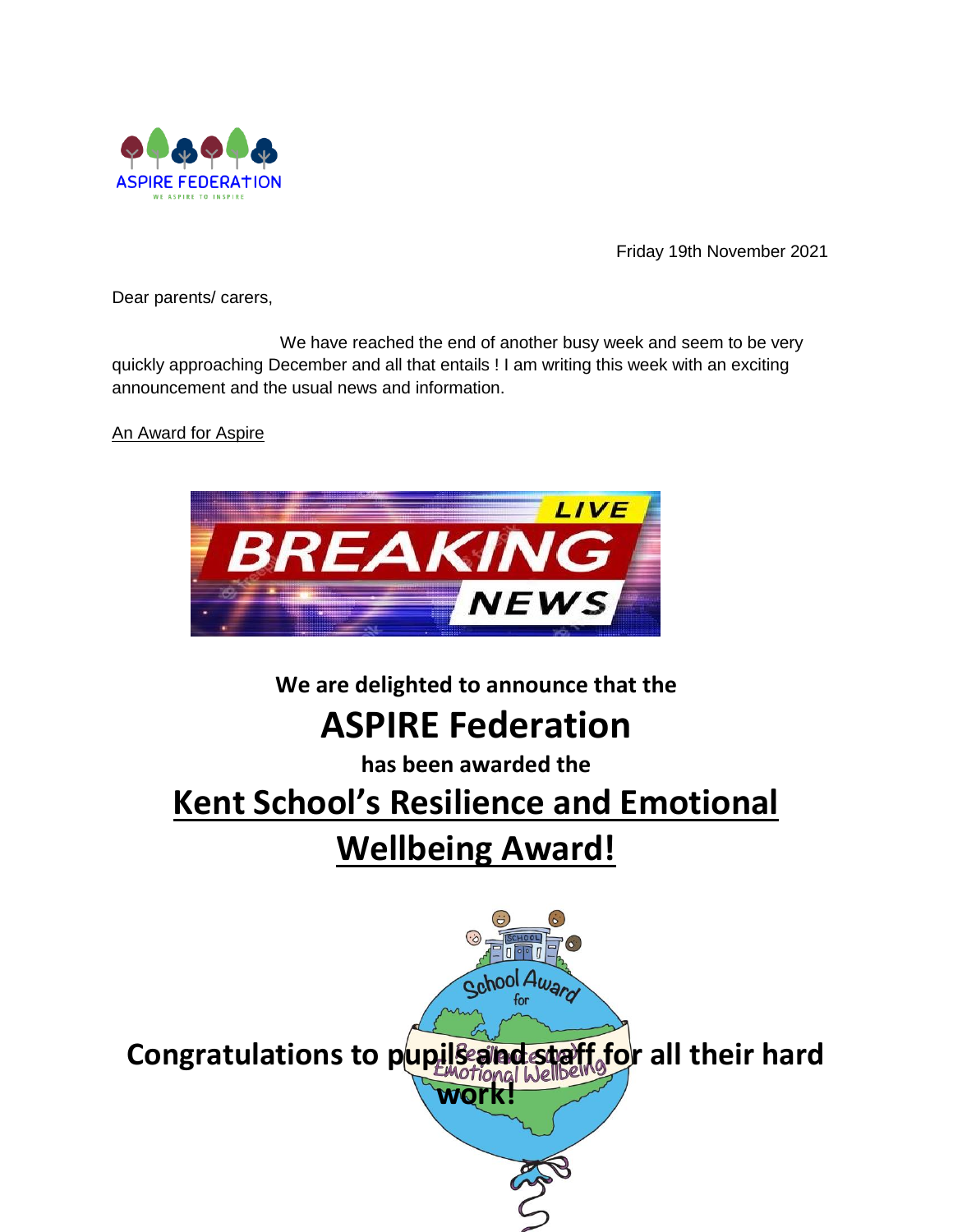### **KCC will be presenting the federation with the award on 22nd November 2021.**

This award has been given to all four schools in the federation and we have each been awarded a plaque to display at school. The award ceremony will be held on Monday 22nd November at Kingswood, with the other schools being present via google meet.

Huge thanks has to go to Mrs Sanchez for her work on wellbeing which has been the main reason we have won this award, together with the efforts from the children and staff, we can all be very proud !

### **Projects**

Aspire this year are involved or will be involved in a number of projects which will help us to further improve the quality of education with our schools. These projects are as follows:

Number sense - developing the understanding of number in the Early years

NELI - Nuffield Early Language Intervention - developing language in the Early years

Teaching for mastery - a programme to develop a mastery understanding in maths, with a focus on number and the idea of teaching less but deeper.

Nurture schools - Leeds and Broomfield are undertaking this 18 month training to become accredited through VSK, the other Aspire schools are going to join a KCC funded course to do the same

Inclusion leadership project - this is through LLSE ( Leadership Learning South East) it is a programme of inter school deep dives into inclusion so that we can develop our provision further

Trauma informed schools - Ulcombe are undertaking this training via the Diocese ( Church of England)

If you have any questions about any of the projects please talk to your head of school.

#### Anti Bullying week

The focus of this year's anti - bullying week has been Kindness. Some of the children have chosen to fill in a 7 days of kindness diary listing the ways they have been kind to others and to themselves. We have all been talking about the value of respect and how we can show each other respect at school and at home.